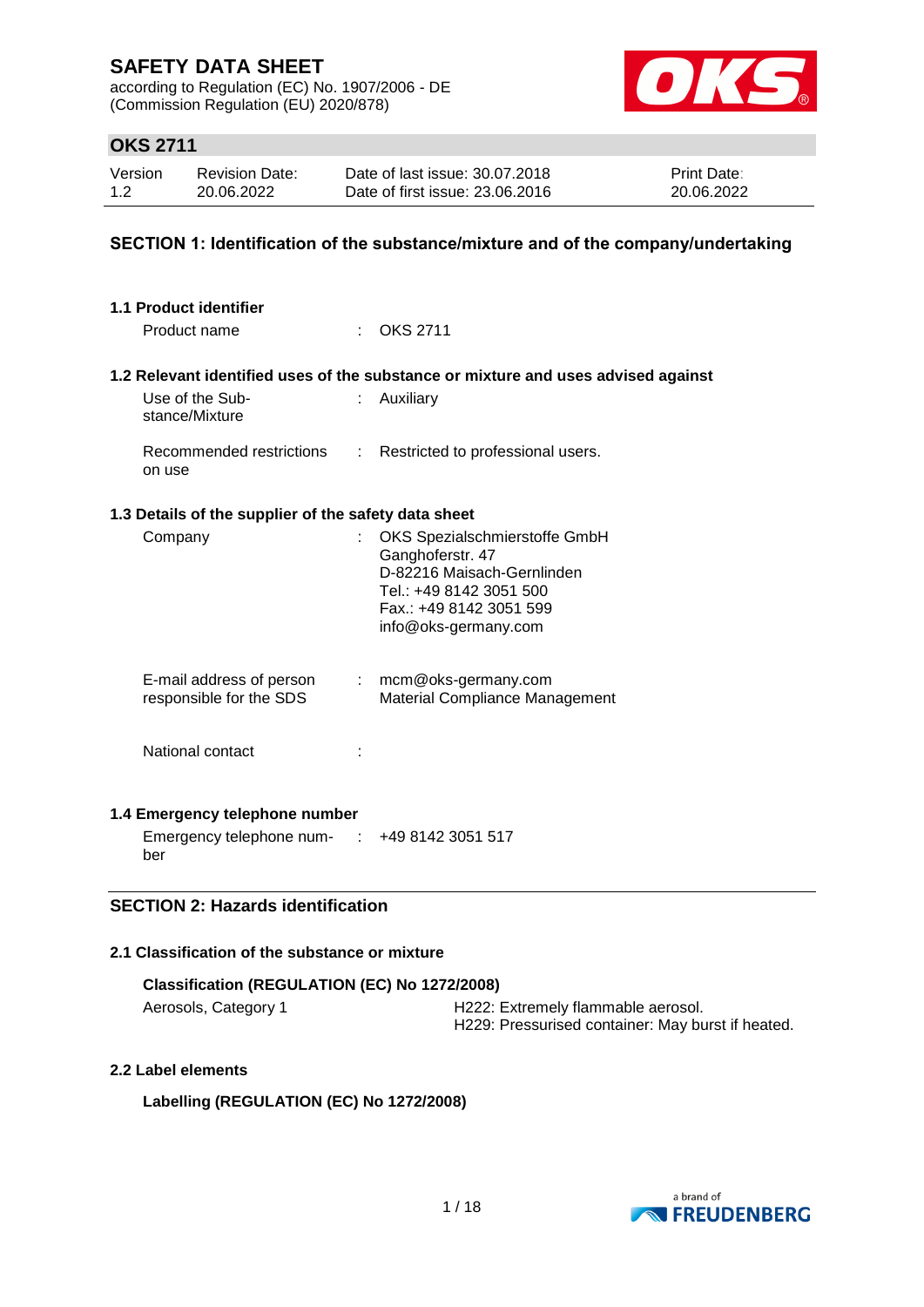according to Regulation (EC) No. 1907/2006 - DE (Commission Regulation (EU) 2020/878)



# **OKS 2711**

| Version<br>1.2 <sub>1</sub> | <b>Revision Date:</b><br>20.06.2022 | Date of last issue: 30.07.2018<br>Date of first issue: 23,06,2016 |                                                                                                      | <b>Print Date:</b><br>20.06.2022 |
|-----------------------------|-------------------------------------|-------------------------------------------------------------------|------------------------------------------------------------------------------------------------------|----------------------------------|
|                             | Hazard pictograms                   |                                                                   |                                                                                                      |                                  |
|                             | Signal word                         | Danger                                                            |                                                                                                      |                                  |
|                             | <b>Hazard statements</b>            | H <sub>222</sub><br>H <sub>229</sub>                              | Extremely flammable aerosol.<br>Pressurised container: May burst if heated.                          |                                  |
|                             | Precautionary statements            | <b>Prevention:</b>                                                |                                                                                                      |                                  |
|                             |                                     | P <sub>210</sub>                                                  | Keep away from heat, hot surfaces, sparks,<br>open flames and other ignition sources. No<br>smoking. |                                  |
|                             |                                     | P <sub>211</sub>                                                  | Do not spray on an open flame or other<br>ignition source.                                           |                                  |
|                             |                                     | P <sub>251</sub>                                                  | Do not pierce or burn, even after use.                                                               |                                  |
|                             |                                     | Storage:                                                          |                                                                                                      |                                  |
|                             |                                     | $P410 + P412$                                                     | Protect from sunlight. Do not expose to<br>temperatures exceeding 50 °C/ 122 °F.                     |                                  |

#### **2.3 Other hazards**

This substance/mixture contains no components considered to be either persistent, bioaccumulative and toxic (PBT), or very persistent and very bioaccumulative (vPvB) at levels of 0.1% or higher.

Ecological information: The substance/mixture does not contain components considered to have endocrine disrupting properties according to REACH Article 57(f) or Commission Delegated regulation (EU) 2017/2100 or Commission Regulation (EU) 2018/605 at levels of 0.1% or higher.

Toxicological information: The substance/mixture does not contain components considered to have endocrine disrupting properties according to REACH Article 57(f) or Commission Delegated regulation (EU) 2017/2100 or Commission Regulation (EU) 2018/605 at levels of 0.1% or higher.

### **SECTION 3: Composition/information on ingredients**

#### **3.2 Mixtures**

Chemical nature : Active substance with propellant

#### **Components**

| Chemical name | CAS-No.                    | Classification | specific concen- | Concentration |
|---------------|----------------------------|----------------|------------------|---------------|
|               | EC-No.                     |                | tration limit    | (% w/w)       |
|               |                            |                | M-Factor         |               |
|               | Index-No.                  |                | <b>Notes</b>     |               |
|               | <b>Registration number</b> |                | Acute toxicity   |               |
|               |                            |                | estimate         |               |

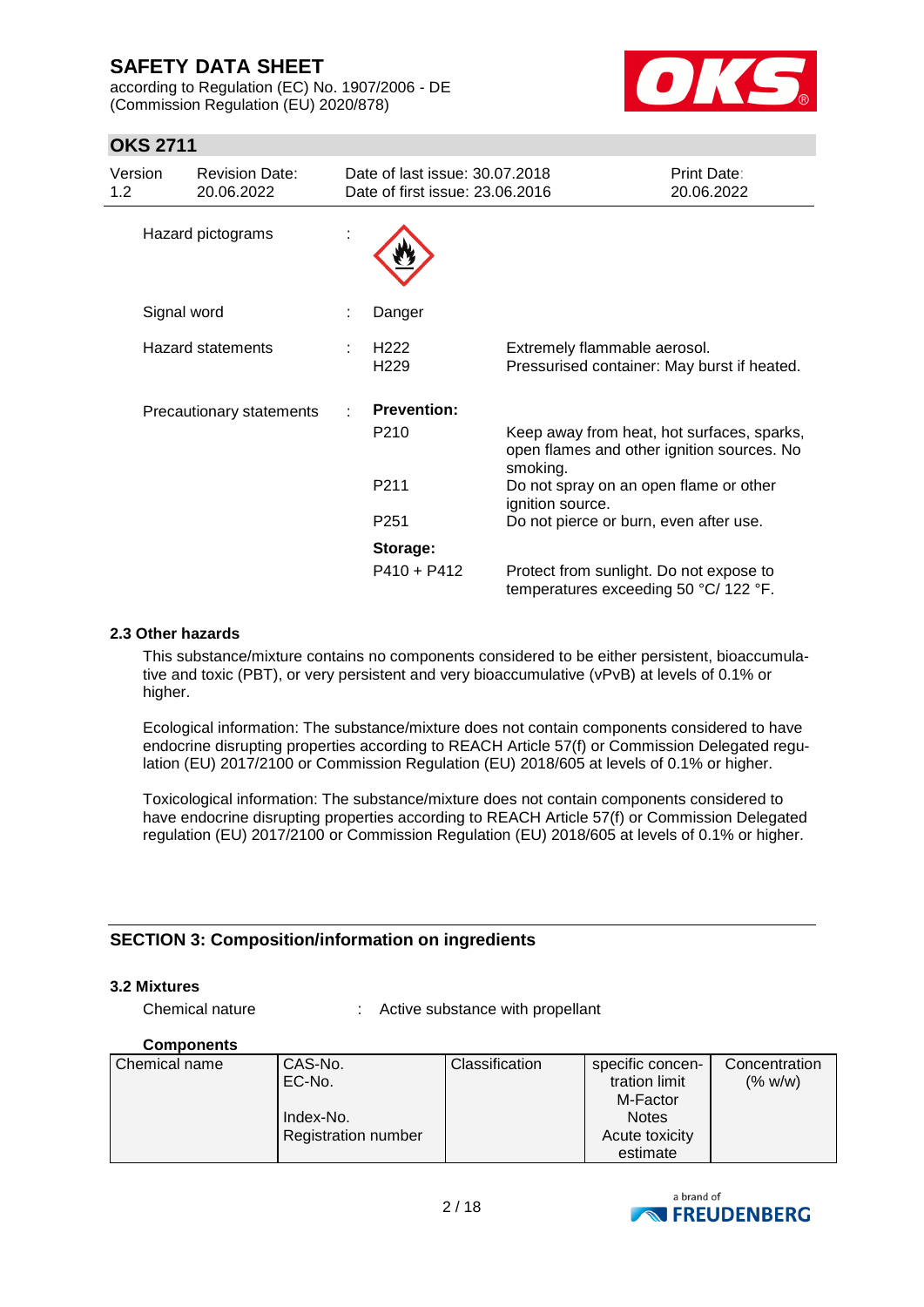according to Regulation (EC) No. 1907/2006 - DE (Commission Regulation (EU) 2020/878)



# **OKS 2711**

| Version | <b>Revision Date:</b> | Date of last issue: 30.07.2018  | <b>Print Date:</b> |
|---------|-----------------------|---------------------------------|--------------------|
| 1.2     | 20.06.2022            | Date of first issue: 23,06,2016 | 20.06.2022         |

| Substances with a workplace exposure limit : |  |  |  |
|----------------------------------------------|--|--|--|
|                                              |  |  |  |

| Substances with a workplace exposure limit : |                                                                          |                                                                   |                               |                |
|----------------------------------------------|--------------------------------------------------------------------------|-------------------------------------------------------------------|-------------------------------|----------------|
| butane                                       | 106-97-8<br>203-448-7<br>601-004-00-0<br>01-2119474691-32-<br>XXXX       | Flam. Gas1A;<br>H <sub>220</sub><br>Press. GasCompr.<br>Gas; H280 | Note U (table<br>3.1), Note C | $>= 70 - 90$   |
| propane                                      | 74-98-6<br>200-827-9<br>601-003-00-5<br>01-2119486944-21-<br><b>XXXX</b> | Flam. Gas1A;<br>H <sub>220</sub><br>Press. GasCompr.<br>Gas; H280 | Note U (table<br>3.1)         | $>= 20 - < 30$ |
| isobutane                                    | 75-28-5<br>200-857-2<br>601-004-00-0<br>01-2119485395-27-<br>XXXX        | Flam. Gas1A;<br>H <sub>220</sub><br>Press. GasCompr.<br>Gas; H280 | Note U (table<br>3.1), Note C | $>= 1 - < 10$  |

For explanation of abbreviations see section 16.

### **SECTION 4: First aid measures**

#### **4.1 Description of first aid measures**

| If inhaled              | : Remove person to fresh air. If signs/symptoms continue, get<br>medical attention.<br>Keep patient warm and at rest.<br>If unconscious, place in recovery position and seek medical<br>advice.<br>Keep respiratory tract clear.<br>If breathing is irregular or stopped, administer artificial respira-<br>tion. |
|-------------------------|-------------------------------------------------------------------------------------------------------------------------------------------------------------------------------------------------------------------------------------------------------------------------------------------------------------------|
| In case of skin contact | : Remove contaminated clothing. If irritation develops, get med-<br>ical attention.<br>Wash off with soap and plenty of water.<br>Wash clothing before reuse.<br>Thoroughly clean shoes before reuse.                                                                                                             |
| In case of eye contact  | : Rinse immediately with plenty of water, also under the eyelids,<br>for at least 10 minutes.<br>If eye irritation persists, consult a specialist.                                                                                                                                                                |
| If swallowed            | Move the victim to fresh air.<br>Keep respiratory tract clear.<br>Do NOT induce vomiting.<br>Rinse mouth with water.                                                                                                                                                                                              |

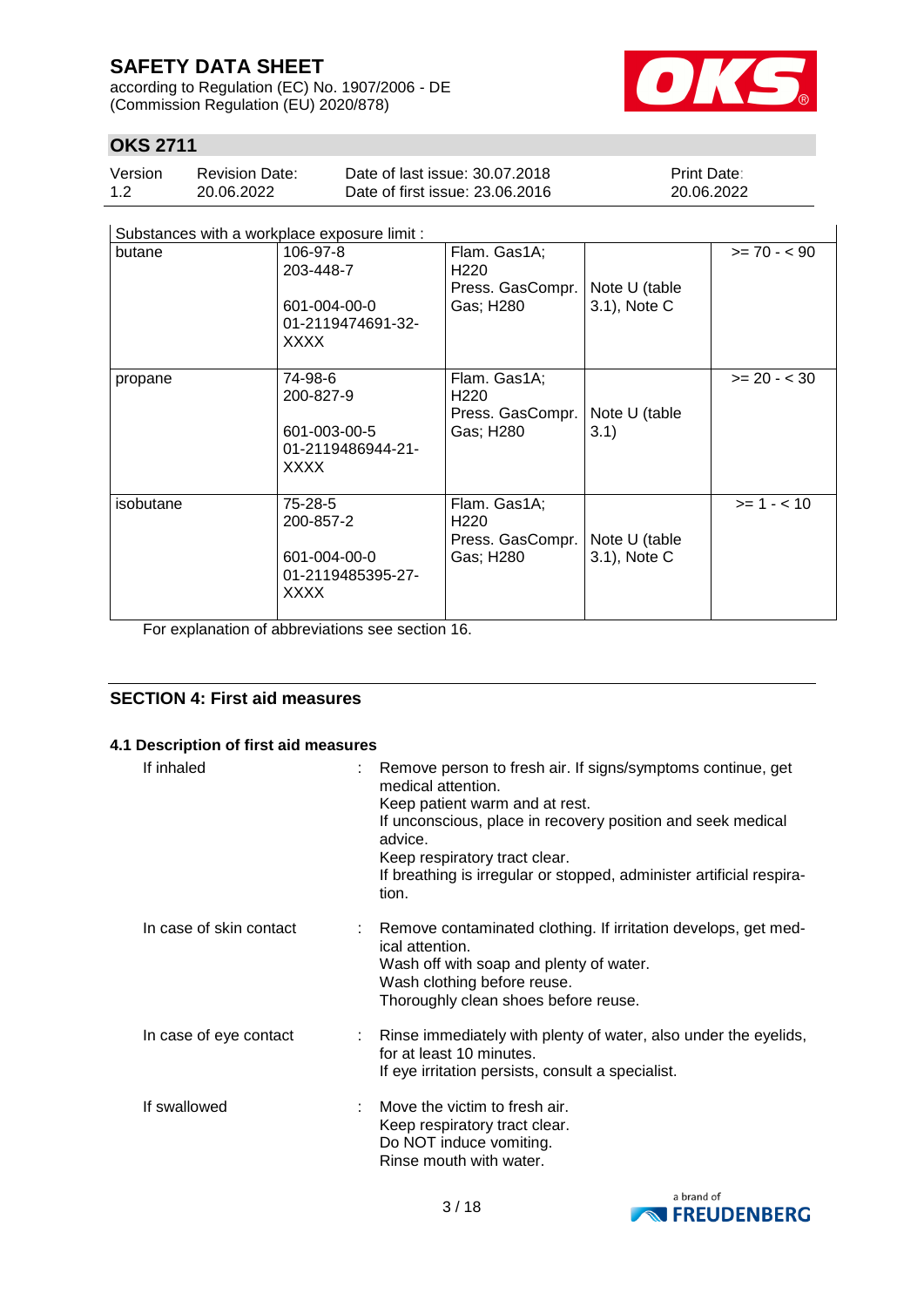according to Regulation (EC) No. 1907/2006 - DE (Commission Regulation (EU) 2020/878)



# **OKS 2711**

| Version | <b>Revision Date:</b> | Date of last issue: 30.07.2018  | <b>Print Date:</b> |
|---------|-----------------------|---------------------------------|--------------------|
| 1.2     | 20.06.2022            | Date of first issue: 23,06,2016 | 20.06.2022         |

#### **4.2 Most important symptoms and effects, both acute and delayed**

| Symptoms | : Inhalation may provoke the following symptoms: |
|----------|--------------------------------------------------|
|          | <b>Unconsciousness</b>                           |
|          | <b>Dizziness</b>                                 |
|          | <b>Drowsiness</b>                                |
|          | Headache                                         |
|          | Nausea                                           |
|          | <b>Tiredness</b>                                 |
|          |                                                  |

#### **4.3 Indication of any immediate medical attention and special treatment needed**

| Treatment |  |
|-----------|--|
|           |  |

reat symptomatically.

### **SECTION 5: Firefighting measures**

#### **5.1 Extinguishing media**

| Suitable extinguishing media : ABC powder |                         |
|-------------------------------------------|-------------------------|
| Unsuitable extinguishing<br>media         | : High volume water jet |

#### **5.2 Special hazards arising from the substance or mixture**

| Specific hazards during fire-<br>fighting          | : Fire Hazard<br>Do not let product enter drains.<br>Contains gas under pressure; may explode if heated.<br>Beware of vapours accumulating to form explosive concentra-<br>tions. Vapours can accumulate in low areas. |
|----------------------------------------------------|------------------------------------------------------------------------------------------------------------------------------------------------------------------------------------------------------------------------|
| Hazardous combustion prod- : Carbon oxides<br>ucts |                                                                                                                                                                                                                        |

#### **5.3 Advice for firefighters**

| Special protective equipment<br>for firefighters | In the event of fire, wear self-contained breathing apparatus.<br>Use personal protective equipment. Exposure to decomposi-<br>tion products may be a hazard to health.                    |
|--------------------------------------------------|--------------------------------------------------------------------------------------------------------------------------------------------------------------------------------------------|
| Further information                              | Standard procedure for chemical fires.<br>Collect contaminated fire extinguishing water separately. This<br>must not be discharged into drains.<br>Cool containers/tanks with water spray. |

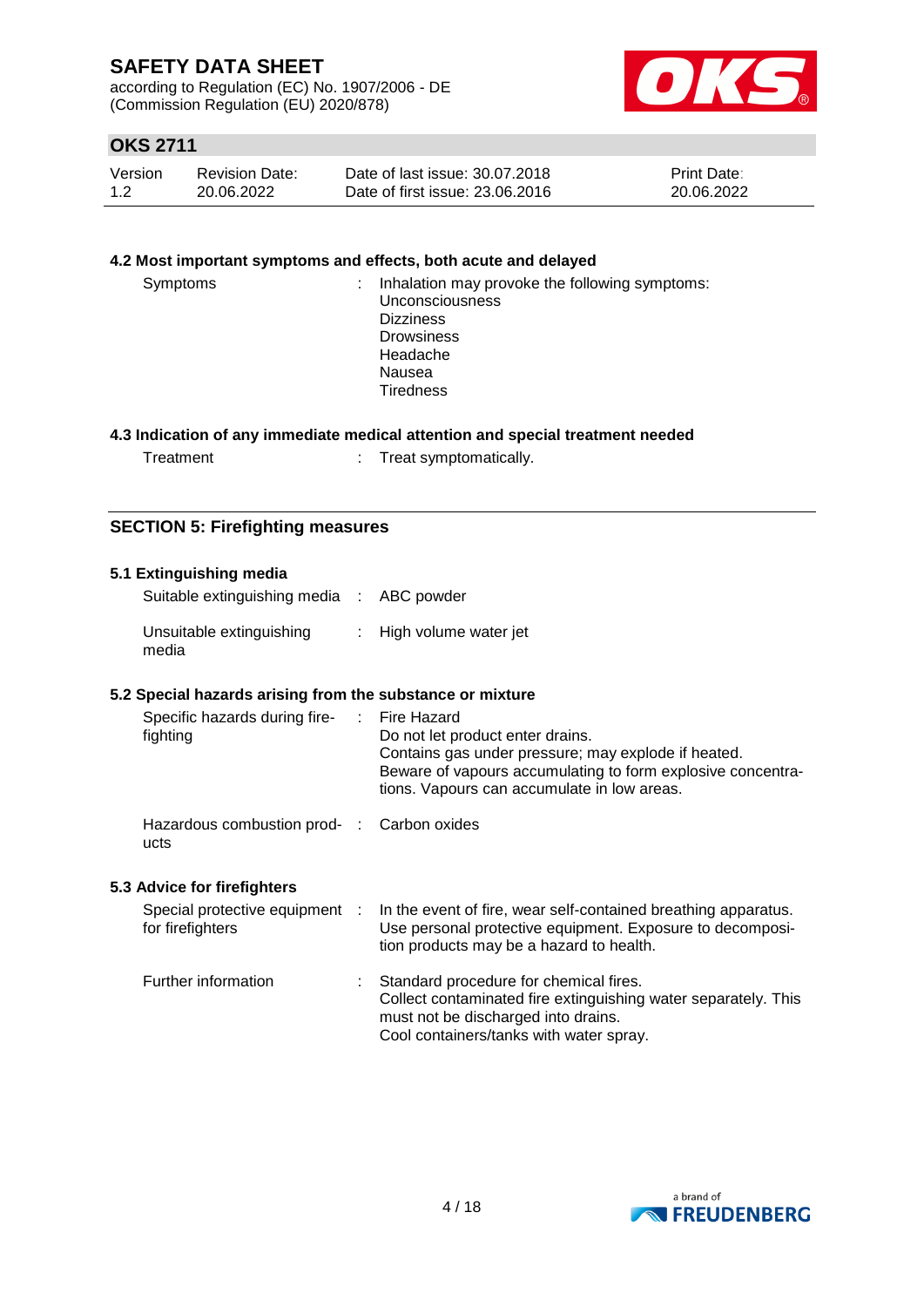according to Regulation (EC) No. 1907/2006 - DE (Commission Regulation (EU) 2020/878)



# **OKS 2711**

| Version | <b>Revision Date:</b> | Date of last issue: 30.07.2018  | <b>Print Date:</b> |
|---------|-----------------------|---------------------------------|--------------------|
| 1.2     | 20.06.2022            | Date of first issue: 23.06.2016 | 20.06.2022         |

#### **SECTION 6: Accidental release measures**

#### **6.1 Personal precautions, protective equipment and emergency procedures**

| Personal precautions | Evacuate personnel to safe areas.<br>Ensure adequate ventilation.<br>Remove all sources of ignition.<br>Refer to protective measures listed in sections 7 and 8.<br>Only qualified personnel equipped with suitable protective<br>equipment may intervene. |
|----------------------|------------------------------------------------------------------------------------------------------------------------------------------------------------------------------------------------------------------------------------------------------------|
|                      |                                                                                                                                                                                                                                                            |

#### **6.2 Environmental precautions**

#### **6.3 Methods and material for containment and cleaning up**

| Methods for cleaning up | : Contain spillage, and then collect with non-combustible ab-<br>sorbent material, (e.g. sand, earth, diatomaceous earth, ver-<br>miculite) and place in container for disposal according to local<br>/ national regulations (see section 13).<br>Keep in suitable, closed containers for disposal.<br>Non-sparking tools should be used. |
|-------------------------|-------------------------------------------------------------------------------------------------------------------------------------------------------------------------------------------------------------------------------------------------------------------------------------------------------------------------------------------|
|-------------------------|-------------------------------------------------------------------------------------------------------------------------------------------------------------------------------------------------------------------------------------------------------------------------------------------------------------------------------------------|

### **6.4 Reference to other sections**

For personal protection see section 8.

### **SECTION 7: Handling and storage**

#### **7.1 Precautions for safe handling**

| Advice on safe handling<br>Do not breathe vapours or spray mist.<br>equipment.<br>Avoid contact with skin and eyes.<br>For personal protection see section 8.<br>plication area.<br>handling the product.<br>Do not ingest.<br>Do not use sparking tools.<br>may still contain product residues.<br>Pressurized container: protect from sunlight and do not ex-<br>pose to temperatures exceeding 50 °C. Do not pierce or burn, | : Do not use in areas without adequate ventilation.<br>In case of insufficient ventilation, wear suitable respiratory<br>Keep away from fire, sparks and heated surfaces.<br>Smoking, eating and drinking should be prohibited in the ap-<br>Wash hands and face before breaks and immediately after<br>These safety instructions also apply to empty packaging which |
|---------------------------------------------------------------------------------------------------------------------------------------------------------------------------------------------------------------------------------------------------------------------------------------------------------------------------------------------------------------------------------------------------------------------------------|-----------------------------------------------------------------------------------------------------------------------------------------------------------------------------------------------------------------------------------------------------------------------------------------------------------------------------------------------------------------------|
|---------------------------------------------------------------------------------------------------------------------------------------------------------------------------------------------------------------------------------------------------------------------------------------------------------------------------------------------------------------------------------------------------------------------------------|-----------------------------------------------------------------------------------------------------------------------------------------------------------------------------------------------------------------------------------------------------------------------------------------------------------------------------------------------------------------------|

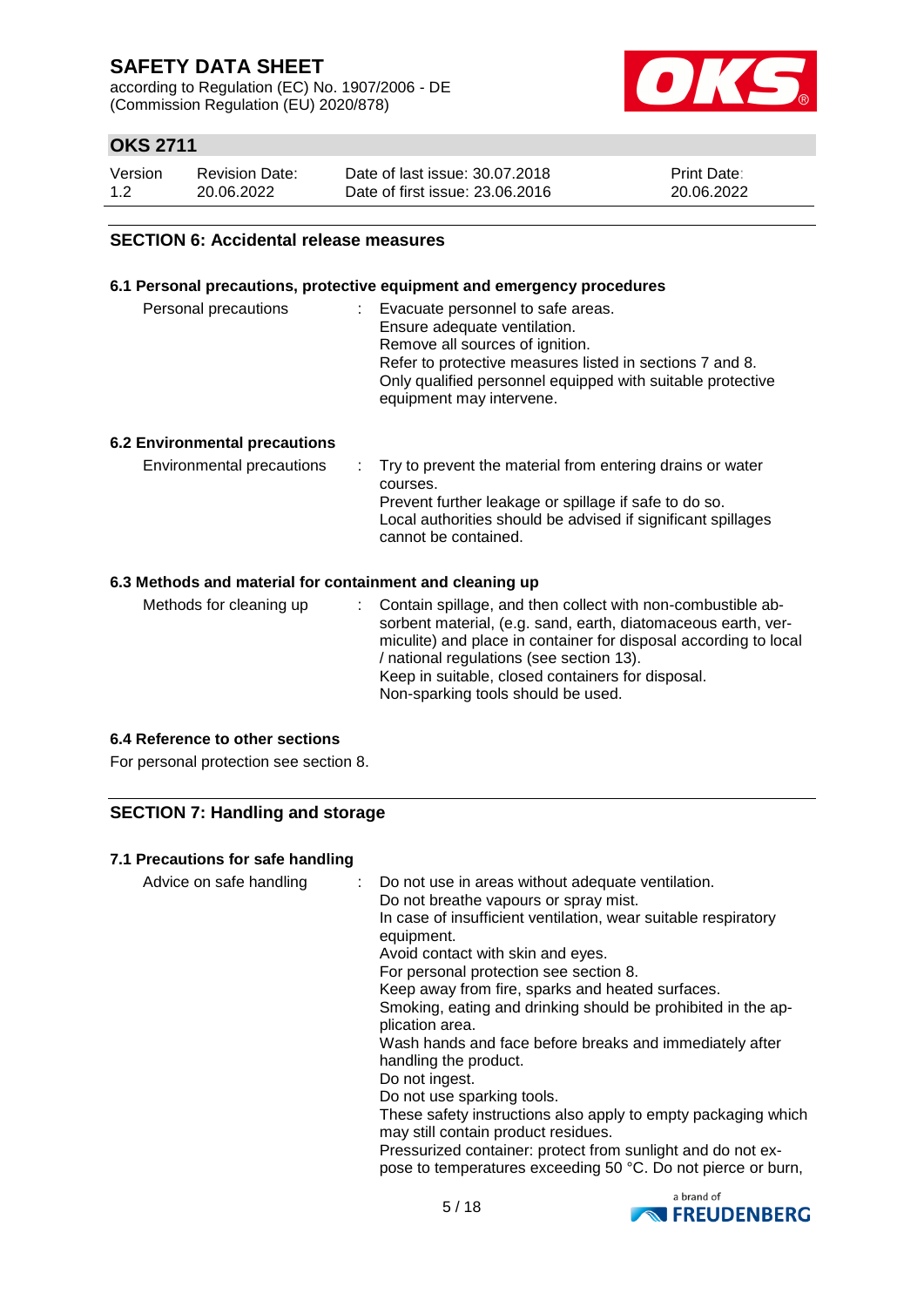according to Regulation (EC) No. 1907/2006 - DE (Commission Regulation (EU) 2020/878)



# **OKS 2711**

| Version<br>1.2 | <b>Revision Date:</b><br>20.06.2022                              |  | Date of last issue: 30.07.2018<br>Date of first issue: 23.06.2016                                                                                                                                                                                                                | <b>Print Date:</b><br>20.06.2022 |  |  |
|----------------|------------------------------------------------------------------|--|----------------------------------------------------------------------------------------------------------------------------------------------------------------------------------------------------------------------------------------------------------------------------------|----------------------------------|--|--|
|                |                                                                  |  | even after use.                                                                                                                                                                                                                                                                  |                                  |  |  |
|                | Hygiene measures                                                 |  | : Wash face, hands and any exposed skin thoroughly after<br>handling.                                                                                                                                                                                                            |                                  |  |  |
|                | 7.2 Conditions for safe storage, including any incompatibilities |  |                                                                                                                                                                                                                                                                                  |                                  |  |  |
|                | Requirements for storage<br>areas and containers                 |  | : BEWARE: Aerosol is pressurized. Keep away from direct sun<br>exposure and temperatures over 50 °C. Do not open by force<br>or throw into fire even after use. Do not spray on flames or<br>red-hot objects. Store in accordance with the particular na-<br>tional regulations. |                                  |  |  |
|                | Storage class (TRGS 510)                                         |  | 2B, Aerosol cans and lighters                                                                                                                                                                                                                                                    |                                  |  |  |
|                | 7.3 Specific end use(s)                                          |  |                                                                                                                                                                                                                                                                                  |                                  |  |  |
|                | Specific use(s)                                                  |  | Specific instructions for handling, not required.                                                                                                                                                                                                                                |                                  |  |  |

# **SECTION 8: Exposure controls/personal protection**

### **8.1 Control parameters**

### **Occupational Exposure Limits**

| Components | CAS-No.                                         | Value type (Form                                | Control parameters | <b>Basis</b>       |  |
|------------|-------------------------------------------------|-------------------------------------------------|--------------------|--------------------|--|
|            |                                                 | of exposure)                                    |                    |                    |  |
| butane     | 106-97-8                                        | <b>AGW</b>                                      | 1.000 ppm          | <b>DE TRGS</b>     |  |
|            |                                                 |                                                 | 2.400 mg/m3        | 900                |  |
|            |                                                 |                                                 |                    | $(2006 - 01 - 01)$ |  |
|            |                                                 | Peak-limit: excursion factor (category): 4;(II) |                    |                    |  |
| propane    | 74-98-6                                         | AGW                                             | 1.000 ppm          | DE TRGS            |  |
|            |                                                 |                                                 | 1.800 mg/m3        | 900                |  |
|            |                                                 |                                                 |                    | $(2006 - 01 - 01)$ |  |
|            | Peak-limit: excursion factor (category): 4;(II) |                                                 |                    |                    |  |
| isobutane  | 75-28-5                                         | <b>AGW</b>                                      | 1.000 ppm          | DE TRGS            |  |
|            |                                                 |                                                 | 2.400 mg/m3        | 900                |  |
|            |                                                 |                                                 |                    | (2006-01-01)       |  |
|            | Peak-limit: excursion factor (category): 4;(II) |                                                 |                    |                    |  |

#### **8.2 Exposure controls**

#### **Engineering measures**

Use only in an area equipped with explosion proof exhaust ventilation. Handle only in a place equipped with local exhaust (or other appropriate exhaust).

| <b>Personal protective equipment</b> |                                  |
|--------------------------------------|----------------------------------|
| Eye protection                       | Safety glasses with side-shields |
| Hand protection                      |                                  |
| Material                             | Nitrile rubber                   |
| Break through time                   | $:$ > 10 min                     |

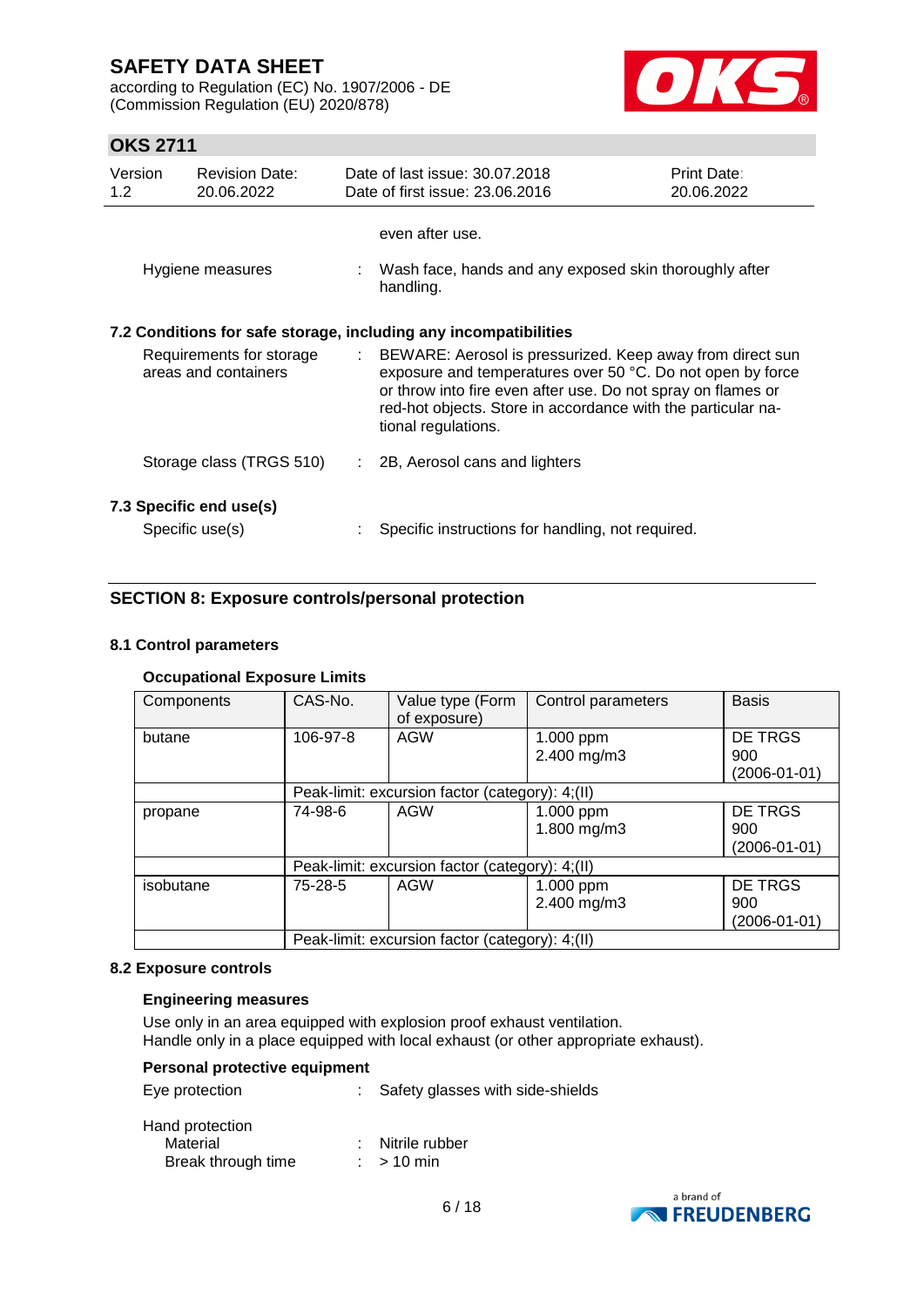according to Regulation (EC) No. 1907/2006 - DE (Commission Regulation (EU) 2020/878)



# **OKS 2711**

| Version<br>1.2 | <b>Revision Date:</b><br>20.06.2022 | Date of last issue: 30.07.2018<br>Date of first issue: 23.06.2016                                                                                                                                                                                                                                                                                                            | Print Date:<br>20.06.2022 |
|----------------|-------------------------------------|------------------------------------------------------------------------------------------------------------------------------------------------------------------------------------------------------------------------------------------------------------------------------------------------------------------------------------------------------------------------------|---------------------------|
|                | Protective index                    | Class 1                                                                                                                                                                                                                                                                                                                                                                      |                           |
|                | Remarks                             | For prolonged or repeated contact use protective gloves. The<br>break through time depends amongst other things on the<br>material, the thickness and the type of glove and therefore<br>has to be measured for each case.<br>The selected protective gloves have to satisfy the specifica-<br>tions of Regulation (EU) 2016/425 and the standard EN 374<br>derived from it. |                           |
|                | Respiratory protection              | Use respiratory protection unless adequate local exhaust ven-<br>tilation is provided or exposure assessment demonstrates that<br>exposures are within recommended exposure guidelines.                                                                                                                                                                                      |                           |
|                | Filter type                         | Recommended Filter type:                                                                                                                                                                                                                                                                                                                                                     |                           |
|                |                                     | Organic gas and low boiling vapour type (AX)                                                                                                                                                                                                                                                                                                                                 |                           |
|                | Protective measures                 | The type of protective equipment must be selected according<br>to the concentration and amount of the dangerous substance<br>at the specific workplace.<br>Choose body protection in relation to its type, to the concen-<br>tration and amount of dangerous substances, and to the spe-<br>cific work-place.                                                                |                           |

# **SECTION 9: Physical and chemical properties**

### **9.1 Information on basic physical and chemical properties**

| Physical state                                                    | : aerosol                      |
|-------------------------------------------------------------------|--------------------------------|
| Colour                                                            | : colourless                   |
| Odour                                                             | characteristic                 |
| <b>Odour Threshold</b>                                            | : No data available            |
|                                                                   |                                |
| Melting point/range                                               | : No data available            |
| Boiling point/boiling range                                       | : $-161$ °C (1.013 hPa)        |
| Flammability (solid, gas)                                         | : Extremely flammable aerosol. |
| Upper explosion limit / Upper : $9,4\%$ (V)<br>flammability limit |                                |
| Lower explosion limit / Lower : $1,4\%$ (V)<br>flammability limit |                                |

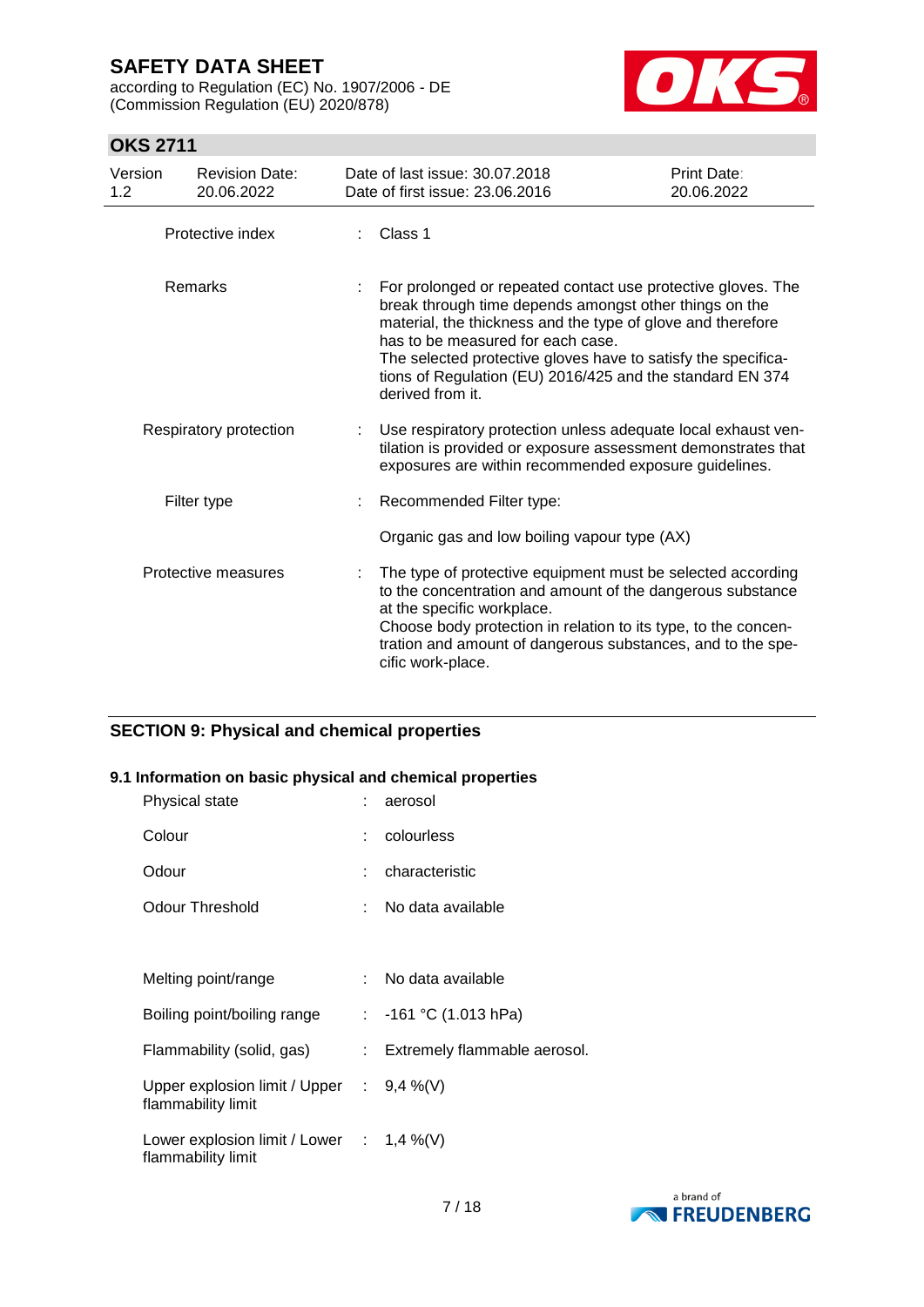according to Regulation (EC) No. 1907/2006 - DE (Commission Regulation (EU) 2020/878)



# **OKS 2711**

| Version<br>1.2 |                     | <b>Revision Date:</b><br>20.06.2022        |                             | Date of last issue: 30.07.2018<br>Date of first issue: 23.06.2016         | <b>Print Date:</b><br>20.06.2022 |
|----------------|---------------------|--------------------------------------------|-----------------------------|---------------------------------------------------------------------------|----------------------------------|
|                |                     |                                            |                             |                                                                           |                                  |
|                | Flash point         |                                            | ÷                           | 0 °C<br>Method: Abel-Pensky                                               |                                  |
|                |                     | Auto-ignition temperature                  | ÷                           | No data available                                                         |                                  |
|                |                     | Decomposition temperature                  | ÷                           | No data available                                                         |                                  |
|                | pH                  |                                            | ÷                           | Not applicable<br>substance/mixture is non-soluble (in water)             |                                  |
|                | Viscosity           |                                            |                             |                                                                           |                                  |
|                |                     | Viscosity, dynamic                         |                             | : No data available                                                       |                                  |
|                |                     | Viscosity, kinematic                       | ÷                           | $<$ 20,5 mm2/s (40 °C)                                                    |                                  |
|                |                     | Solubility(ies)<br>Water solubility        | ÷                           | insoluble                                                                 |                                  |
|                |                     | Solubility in other solvents               | $\mathcal{I}^{\mathcal{I}}$ | No data available                                                         |                                  |
|                |                     | Partition coefficient: n-<br>octanol/water |                             | No data available                                                         |                                  |
|                |                     | Vapour pressure                            | ÷                           | 8.327 hPa (20 °C)                                                         |                                  |
|                |                     | Relative density                           | ÷                           | 0,561 (20 $°C$ )<br>Reference substance: Water<br>The value is calculated |                                  |
|                | Density             |                                            | ÷                           | $0,56$ g/cm3<br>(20 °C)                                                   |                                  |
|                | <b>Bulk density</b> |                                            |                             | No data available                                                         |                                  |
|                |                     | Relative vapour density                    | ÷                           | No data available                                                         |                                  |
|                |                     | 9.2 Other information                      |                             |                                                                           |                                  |
|                | <b>Explosives</b>   |                                            | t                           | Not explosive                                                             |                                  |
|                |                     | Oxidizing properties                       |                             | No data available                                                         |                                  |
|                | Self-ignition       |                                            |                             | No data available                                                         |                                  |
|                |                     | Metal corrosion rate                       |                             | Not corrosive to metals                                                   |                                  |
|                |                     | Evaporation rate                           |                             | No data available                                                         |                                  |
|                |                     | Sublimation point                          |                             | No data available                                                         |                                  |

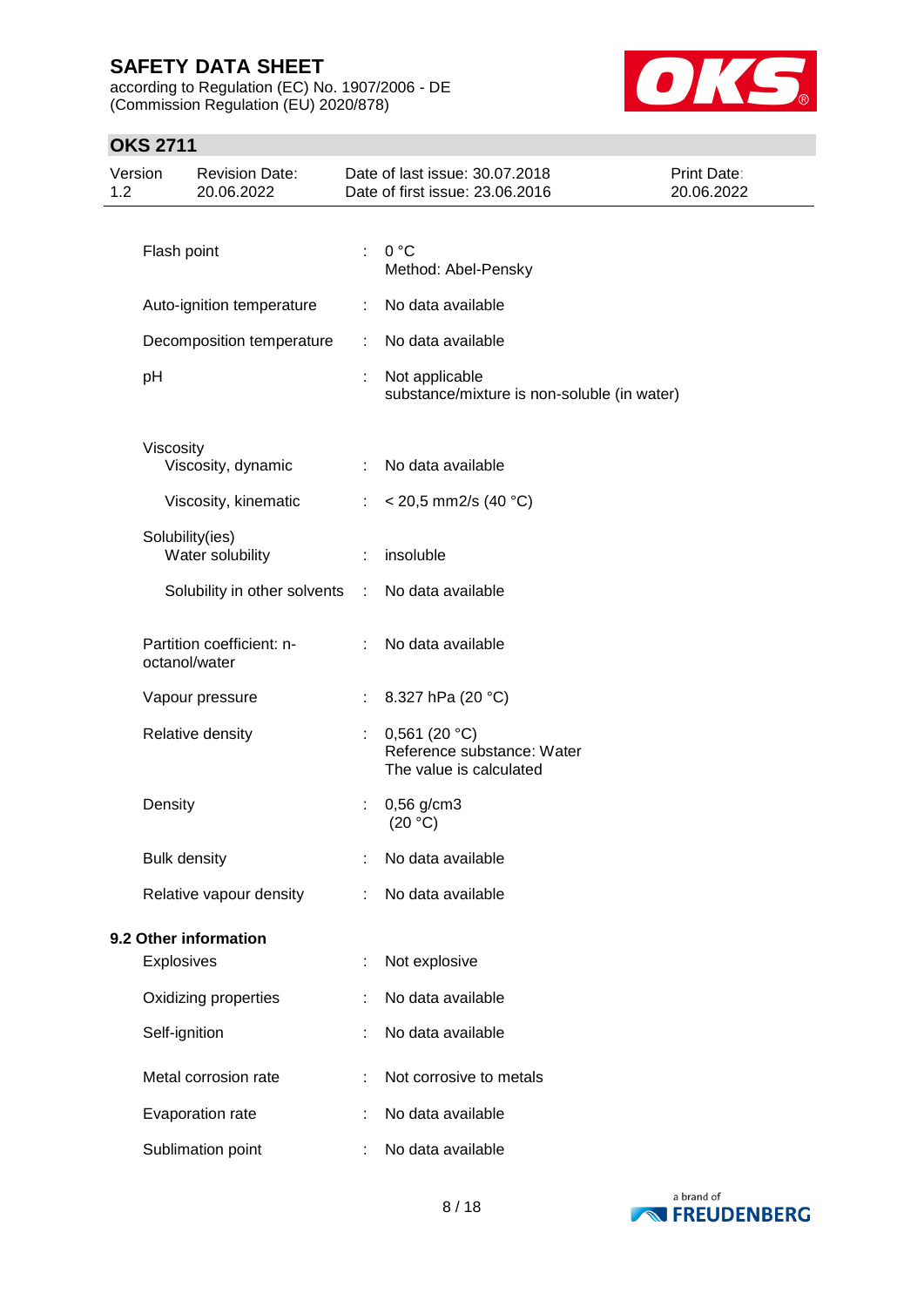according to Regulation (EC) No. 1907/2006 - DE (Commission Regulation (EU) 2020/878)



# **OKS 2711**

| Version | <b>Revision Date:</b> | Date of last issue: 30.07.2018  | <b>Print Date:</b> |
|---------|-----------------------|---------------------------------|--------------------|
| 1.2     | 20.06.2022            | Date of first issue: 23,06,2016 | 20.06.2022         |

### **SECTION 10: Stability and reactivity**

#### **10.1 Reactivity**

No hazards to be specially mentioned.

#### **10.2 Chemical stability**

Stable under normal conditions.

## **10.3 Possibility of hazardous reactions**

Hazardous reactions : No dangerous reaction known under conditions of normal use.

#### **10.4 Conditions to avoid**

Conditions to avoid : Heat, flames and sparks.

#### **10.5 Incompatible materials**

Materials to avoid : Oxidizing agents

#### **10.6 Hazardous decomposition products**

No decomposition if stored and applied as directed.

### **SECTION 11: Toxicological information**

#### **11.1 Information on hazard classes as defined in Regulation (EC) No 1272/2008**

#### **Acute toxicity**

| <b>Product:</b>                                         |                                                                                   |
|---------------------------------------------------------|-----------------------------------------------------------------------------------|
| Acute oral toxicity                                     | Remarks: This information is not available.                                       |
| Acute inhalation toxicity                               | Symptoms: Inhalation may provoke the following symptoms:,<br>Respiratory disorder |
| Acute dermal toxicity                                   | Remarks: This information is not available.                                       |
| <b>Components:</b>                                      |                                                                                   |
| butane:                                                 |                                                                                   |
| Acute inhalation toxicity                               | : $LC50$ (Rat): 658 mg/l<br>Exposure time: 4 h<br>Test atmosphere: gas            |
| isobutane:                                              |                                                                                   |
| Acute inhalation toxicity<br>$\mathcal{L}^{\text{max}}$ | $LC50$ (Rat): 658 mg/l<br>Exposure time: 4 h<br>Test atmosphere: gas              |

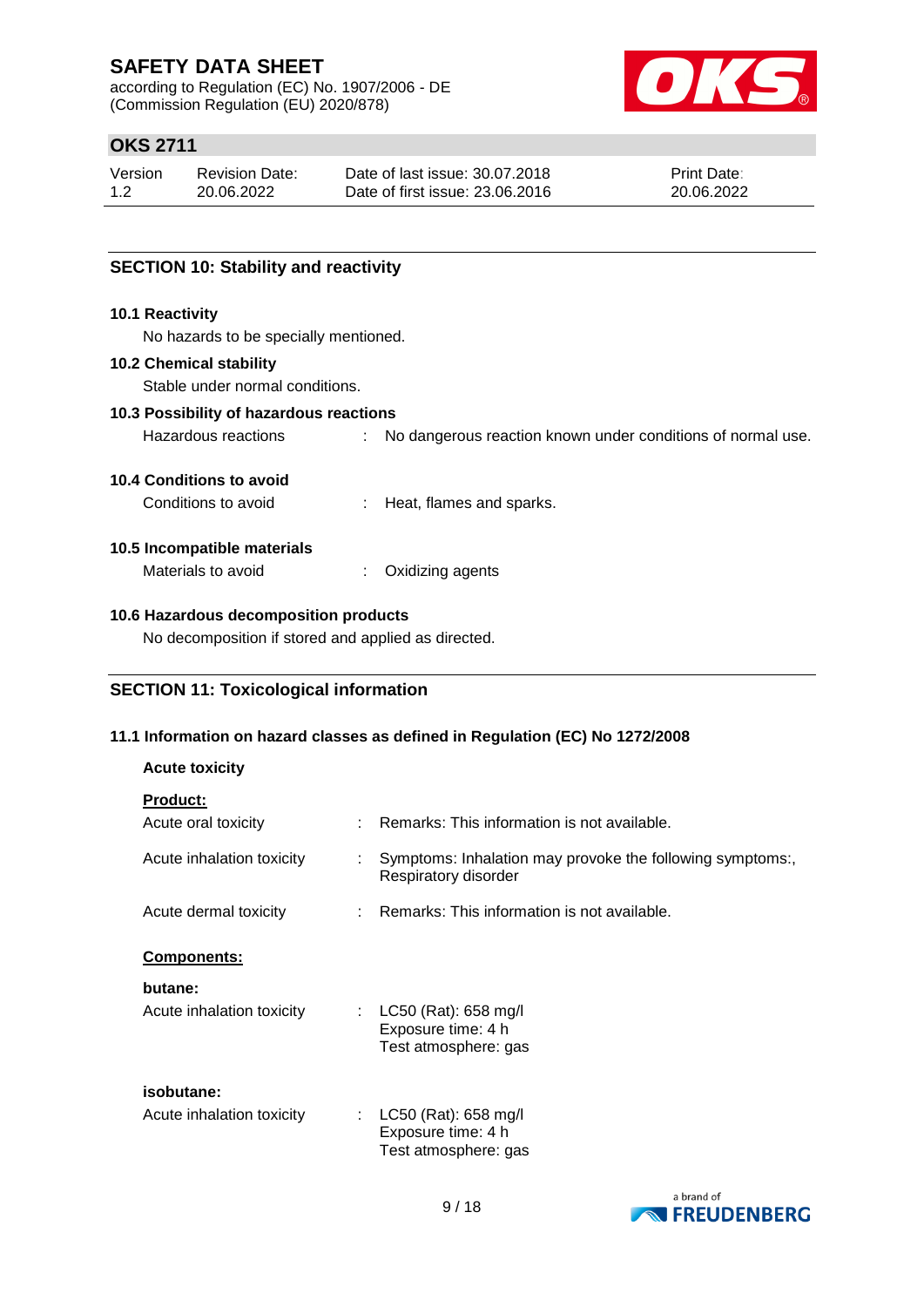according to Regulation (EC) No. 1907/2006 - DE (Commission Regulation (EU) 2020/878)



# **OKS 2711**

| Version<br>1.2 | <b>Revision Date:</b><br>20.06.2022 |    | Date of last issue: 30.07.2018<br>Date of first issue: 23.06.2016 | Print Date:<br>20.06.2022 |
|----------------|-------------------------------------|----|-------------------------------------------------------------------|---------------------------|
|                | <b>Skin corrosion/irritation</b>    |    |                                                                   |                           |
| Product:       |                                     |    |                                                                   |                           |
| Remarks        |                                     | ÷  | This information is not available.                                |                           |
|                | Serious eye damage/eye irritation   |    |                                                                   |                           |
| Product:       |                                     |    |                                                                   |                           |
| Remarks        |                                     | ÷  | Contact with eyes may cause irritation.                           |                           |
|                | Respiratory or skin sensitisation   |    |                                                                   |                           |
| Product:       |                                     |    |                                                                   |                           |
| Remarks        |                                     | ÷  | This information is not available.                                |                           |
|                | <b>Germ cell mutagenicity</b>       |    |                                                                   |                           |
| Product:       |                                     |    |                                                                   |                           |
|                | Genotoxicity in vitro               | ÷. | Remarks: No data available                                        |                           |
|                | Genotoxicity in vivo                | ÷  | Remarks: No data available                                        |                           |
|                | Carcinogenicity                     |    |                                                                   |                           |
| Product:       |                                     |    |                                                                   |                           |
| Remarks        |                                     | ÷  | No data available                                                 |                           |
|                | <b>Reproductive toxicity</b>        |    |                                                                   |                           |
| Product:       |                                     |    |                                                                   |                           |
|                | Effects on fertility                |    | : Remarks: No data available                                      |                           |
| ment           |                                     |    | Effects on foetal develop- : Remarks: No data available           |                           |
|                | <b>Repeated dose toxicity</b>       |    |                                                                   |                           |
| Product:       |                                     |    |                                                                   |                           |
| Remarks        |                                     | ÷  | This information is not available.                                |                           |
|                | <b>Aspiration toxicity</b>          |    |                                                                   |                           |
| Product:       |                                     |    |                                                                   |                           |
|                | This information is not available.  |    |                                                                   |                           |

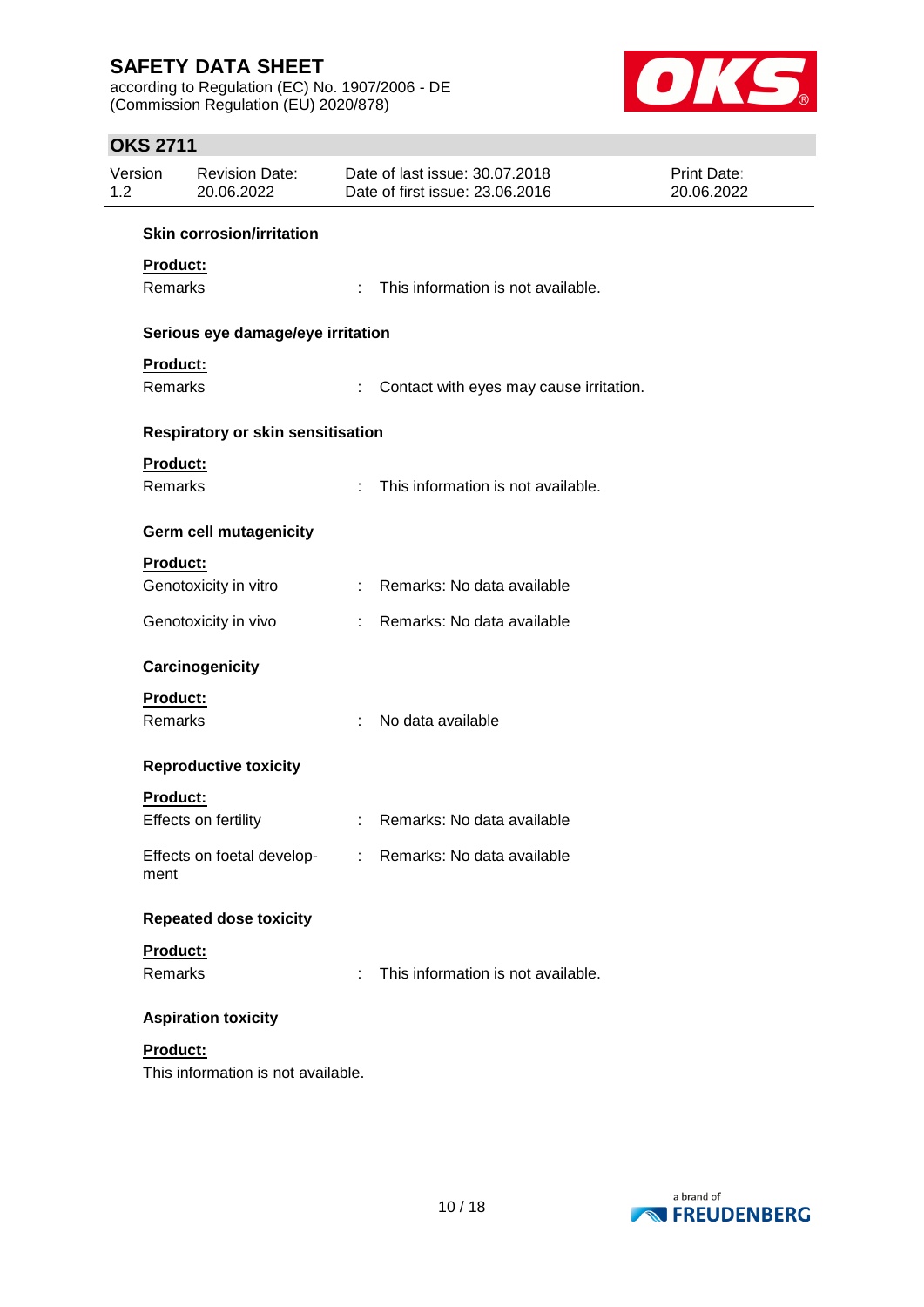according to Regulation (EC) No. 1907/2006 - DE (Commission Regulation (EU) 2020/878)



# **OKS 2711**

| Version | <b>Revision Date:</b> | Date of last issue: 30.07.2018  | <b>Print Date:</b> |
|---------|-----------------------|---------------------------------|--------------------|
| 1.2     | 20.06.2022            | Date of first issue: 23,06,2016 | 20.06.2022         |

#### **11.2 Information on other hazards**

### **Endocrine disrupting properties**

# **Product:**

| Assessment                 |    | : The substance/mixture does not contain components consid-<br>ered to have endocrine disrupting properties according to<br>REACH Article 57(f) or Commission Delegated regulation<br>(EU) 2017/2100 or Commission Regulation (EU) 2018/605 at<br>levels of 0.1% or higher. |
|----------------------------|----|-----------------------------------------------------------------------------------------------------------------------------------------------------------------------------------------------------------------------------------------------------------------------------|
| <b>Further information</b> |    |                                                                                                                                                                                                                                                                             |
| <b>Product:</b>            |    |                                                                                                                                                                                                                                                                             |
| <b>Remarks</b>             | ÷. | Information given is based on data on the components and<br>the toxicology of similar products.                                                                                                                                                                             |

# **SECTION 12: Ecological information**

#### **12.1 Toxicity**

| <b>Product:</b>                                                                     |                            |
|-------------------------------------------------------------------------------------|----------------------------|
| Toxicity to fish                                                                    | Remarks: No data available |
| Toxicity to daphnia and other : Remarks: No data available<br>aquatic invertebrates |                            |
| Toxicity to algae/aquatic<br>plants                                                 | Remarks: No data available |
| Toxicity to microorganisms                                                          | Remarks: No data available |

#### **12.2 Persistence and degradability**

|  | Product: |  |
|--|----------|--|
|  |          |  |

| Biodegradability                                                | : Remarks: No data available |
|-----------------------------------------------------------------|------------------------------|
| Physico-chemical removabil- : Remarks: No data available<br>ity |                              |

#### **12.3 Bioaccumulative potential**

#### **Product:**

| Bioaccumulation | : Remarks: This mixture contains no substance considered to |
|-----------------|-------------------------------------------------------------|
|                 | be persistent, bioaccumulating and toxic (PBT).             |
|                 | This mixture contains no substance considered to be very    |
|                 | persistent and very bioaccumulating (vPvB).                 |

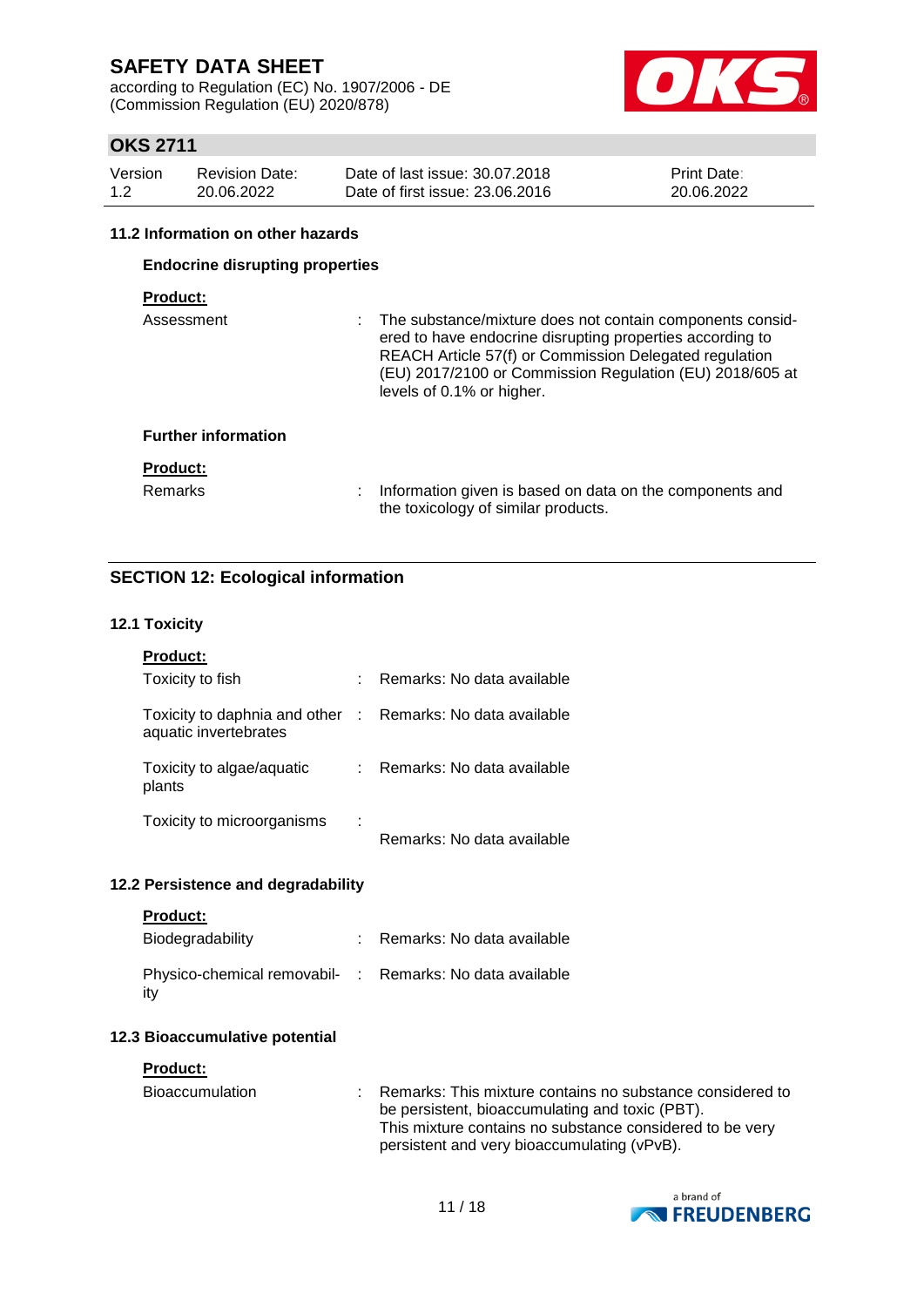according to Regulation (EC) No. 1907/2006 - DE (Commission Regulation (EU) 2020/878)



# **OKS 2711**

| Version<br><b>Revision Date:</b><br>20.06.2022<br>1.2 |            |                                                    | Date of last issue: 30.07.2018<br>Date of first issue: 23.06.2016 | Print Date:<br>20.06.2022                                                                                                                                                                                                                                                 |  |
|-------------------------------------------------------|------------|----------------------------------------------------|-------------------------------------------------------------------|---------------------------------------------------------------------------------------------------------------------------------------------------------------------------------------------------------------------------------------------------------------------------|--|
|                                                       |            | Components:                                        |                                                                   |                                                                                                                                                                                                                                                                           |  |
|                                                       | butane:    |                                                    |                                                                   |                                                                                                                                                                                                                                                                           |  |
|                                                       |            | Partition coefficient: n-<br>octanol/water         |                                                                   | log Pow: 2,89<br>Method: OECD Test Guideline 107                                                                                                                                                                                                                          |  |
|                                                       | propane:   |                                                    |                                                                   |                                                                                                                                                                                                                                                                           |  |
|                                                       |            | Partition coefficient: n-<br>octanol/water         |                                                                   | log Pow: 2,36                                                                                                                                                                                                                                                             |  |
|                                                       | isobutane: |                                                    |                                                                   |                                                                                                                                                                                                                                                                           |  |
|                                                       |            | Partition coefficient: n-<br>octanol/water         |                                                                   | log Pow: 2,88<br>Method: OECD Test Guideline 107                                                                                                                                                                                                                          |  |
|                                                       |            | 12.4 Mobility in soil                              |                                                                   |                                                                                                                                                                                                                                                                           |  |
|                                                       | Product:   |                                                    |                                                                   |                                                                                                                                                                                                                                                                           |  |
|                                                       | Mobility   |                                                    |                                                                   | Remarks: No data available                                                                                                                                                                                                                                                |  |
|                                                       |            | Distribution among environ-<br>mental compartments | ÷.                                                                | Remarks: No data available                                                                                                                                                                                                                                                |  |
| 12.5 Results of PBT and vPvB assessment               |            |                                                    |                                                                   |                                                                                                                                                                                                                                                                           |  |
| Product:                                              |            |                                                    |                                                                   |                                                                                                                                                                                                                                                                           |  |
|                                                       | Assessment |                                                    |                                                                   | This substance/mixture contains no components considered<br>to be either persistent, bioaccumulative and toxic (PBT), or<br>very persistent and very bioaccumulative (vPvB) at levels of<br>0.1% or higher.                                                               |  |
|                                                       |            | 12.6 Endocrine disrupting properties               |                                                                   |                                                                                                                                                                                                                                                                           |  |
|                                                       | Product:   |                                                    |                                                                   |                                                                                                                                                                                                                                                                           |  |
|                                                       | Assessment |                                                    |                                                                   | The substance/mixture does not contain components consid-<br>ered to have endocrine disrupting properties according to<br>REACH Article 57(f) or Commission Delegated regulation<br>(EU) 2017/2100 or Commission Regulation (EU) 2018/605 at<br>levels of 0.1% or higher. |  |
|                                                       |            | 12.7 Other adverse effects                         |                                                                   |                                                                                                                                                                                                                                                                           |  |
|                                                       | Product:   |                                                    |                                                                   |                                                                                                                                                                                                                                                                           |  |
|                                                       | mation     | Additional ecological infor-                       |                                                                   | No information on ecology is available.                                                                                                                                                                                                                                   |  |

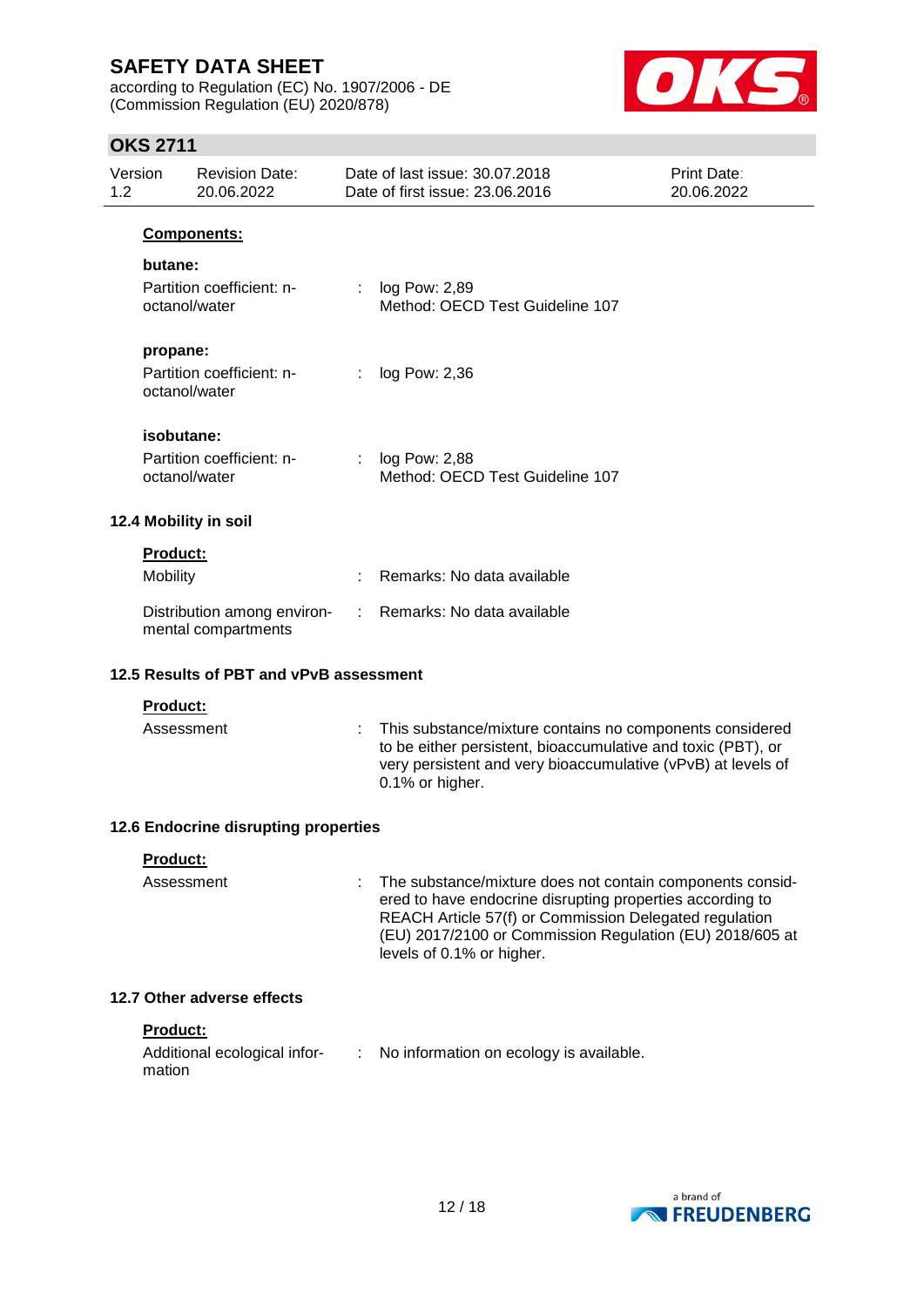according to Regulation (EC) No. 1907/2006 - DE (Commission Regulation (EU) 2020/878)



# **OKS 2711**

| Version | <b>Revision Date:</b> | Date of last issue: 30.07.2018  | <b>Print Date:</b> |
|---------|-----------------------|---------------------------------|--------------------|
| 1.2     | 20.06.2022            | Date of first issue: 23,06,2016 | 20.06.2022         |

### **SECTION 13: Disposal considerations**

| 13.1 Waste treatment methods |    |                                                                                                                                                                                                                     |
|------------------------------|----|---------------------------------------------------------------------------------------------------------------------------------------------------------------------------------------------------------------------|
| Product                      | ÷. | Do not dispose of with domestic refuse.<br>Dispose of as hazardous waste in compliance with local and<br>national regulations.                                                                                      |
|                              |    | Waste codes should be assigned by the user based on the<br>application for which the product was used.                                                                                                              |
| Contaminated packaging       |    | Packaging that is not properly emptied must be disposed of as<br>the unused product.<br>Offer empty spray cans to an established disposal company.<br>Pressurized container: Do not pierce or burn, even after use. |
|                              |    | The following Waste Codes are only suggestions:                                                                                                                                                                     |
| Waste Code                   |    | unused product, packagings not completely emptied<br>16 05 04*, gases in pressure containers (including halons)<br>containing hazardous substances                                                                  |

### **SECTION 14: Transport information**

### **14.1 UN number or ID number**

| <b>ADN</b>  |                                 | $\mathbf{r}_{\mathrm{max}}$ | <b>UN 1950</b>      |
|-------------|---------------------------------|-----------------------------|---------------------|
| <b>ADR</b>  |                                 | t.                          | <b>UN 1950</b>      |
| <b>RID</b>  |                                 | t.                          | <b>UN 1950</b>      |
| <b>IMDG</b> |                                 |                             | : UN 1950           |
| IATA        |                                 | t.                          | <b>UN 1950</b>      |
|             | 14.2 UN proper shipping name    |                             |                     |
| ADN         |                                 | t.                          | <b>AEROSOLS</b>     |
| <b>ADR</b>  |                                 | t.                          | <b>AEROSOLS</b>     |
| <b>RID</b>  |                                 | t.                          | <b>AEROSOLS</b>     |
| <b>IMDG</b> |                                 | t.                          | <b>AEROSOLS</b>     |
| <b>IATA</b> |                                 | t.                          | Aerosols, flammable |
|             | 14.3 Transport hazard class(es) |                             |                     |
| <b>ADN</b>  |                                 |                             | $\therefore$ 2      |
| ADR         |                                 | t.                          | 2                   |
| <b>RID</b>  |                                 |                             | 2                   |
| <b>IMDG</b> |                                 | t.                          | 2.1                 |

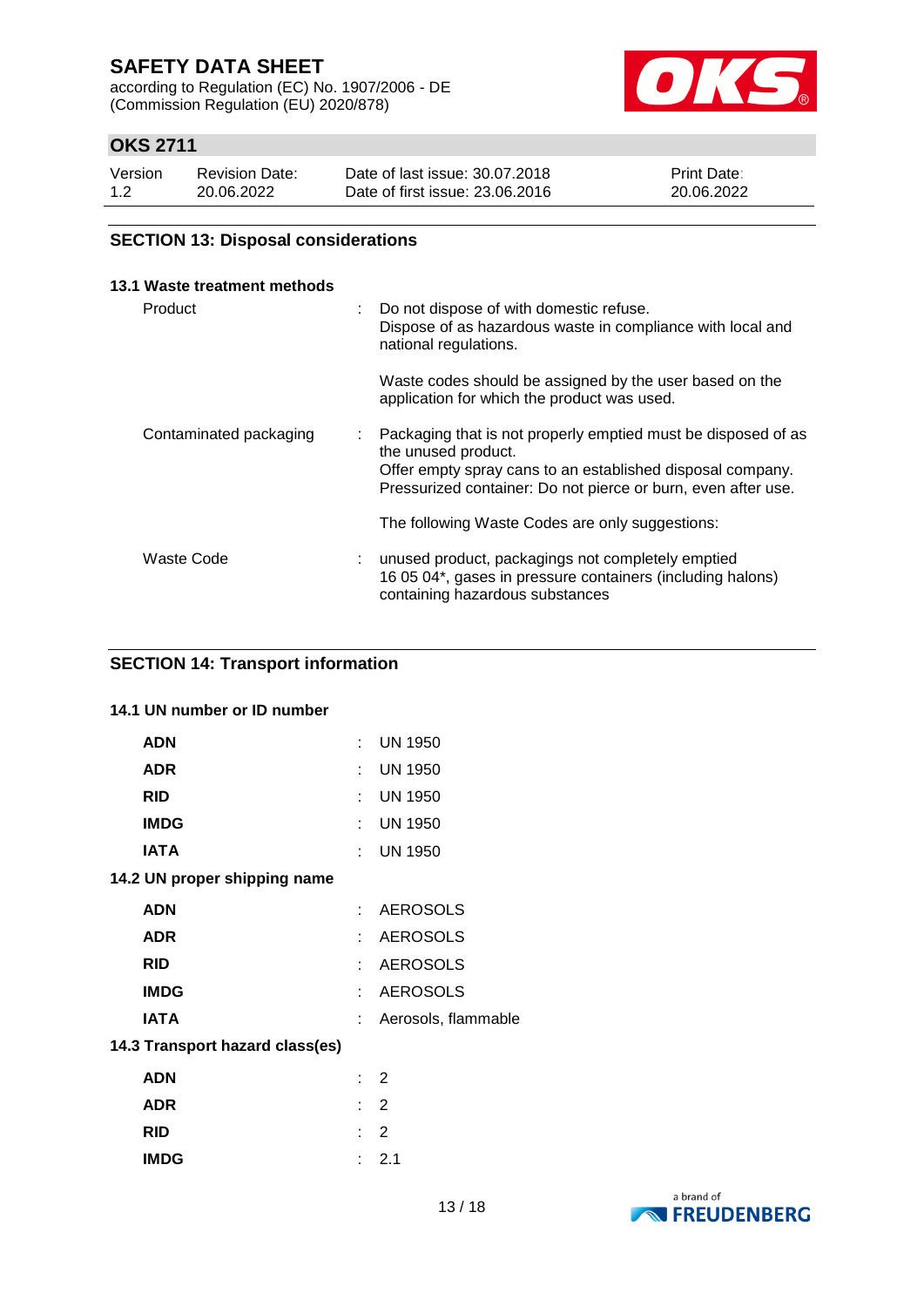according to Regulation (EC) No. 1907/2006 - DE (Commission Regulation (EU) 2020/878)



# **OKS 2711**

| Version<br>1.2 | <b>Revision Date:</b><br>20.06.2022                                                                                             |       | Date of last issue: 30.07.2018<br>Date of first issue: 23.06.2016 | <b>Print Date:</b><br>20.06.2022 |
|----------------|---------------------------------------------------------------------------------------------------------------------------------|-------|-------------------------------------------------------------------|----------------------------------|
| <b>IATA</b>    |                                                                                                                                 | : 2.1 |                                                                   |                                  |
|                | 14.4 Packing group                                                                                                              |       |                                                                   |                                  |
| <b>ADN</b>     | Packing group<br><b>Classification Code</b><br>Labels                                                                           |       | Not assigned by regulation<br>5F<br>2.1                           |                                  |
| <b>ADR</b>     | Packing group<br><b>Classification Code</b><br>Labels<br>Tunnel restriction code                                                |       | Not assigned by regulation<br>5F<br>2.1<br>(D)                    |                                  |
| <b>RID</b>     | Packing group<br><b>Classification Code</b><br><b>Hazard Identification Number</b><br>Labels                                    |       | Not assigned by regulation<br>5F<br>23<br>2.1                     |                                  |
|                | <b>IMDG</b><br>Packing group<br>Labels<br>EmS Code                                                                              |       | Not assigned by regulation<br>2.1<br>$F-D, S-U$                   |                                  |
|                | <b>IATA (Cargo)</b><br>Packing instruction (cargo<br>aircraft)<br>Packing instruction (LQ)<br>Packing group<br>Labels           |       | 203<br>Y203<br>Not assigned by regulation<br><b>Flammable Gas</b> |                                  |
|                | <b>IATA (Passenger)</b><br>Packing instruction (passen-<br>ger aircraft)<br>Packing instruction (LQ)<br>Packing group<br>Labels | ÷.    | 203<br>Y203<br>Not assigned by regulation<br>Flammable Gas        |                                  |
|                | <b>14.5 Environmental hazards</b>                                                                                               |       |                                                                   |                                  |
| <b>ADN</b>     | Environmentally hazardous                                                                                                       |       | no                                                                |                                  |
| <b>ADR</b>     | Environmentally hazardous                                                                                                       |       | no                                                                |                                  |
| <b>RID</b>     | Environmentally hazardous                                                                                                       |       | no                                                                |                                  |
|                | <b>IMDG</b><br>Marine pollutant                                                                                                 |       | no                                                                |                                  |
|                | 14.6 Special precautions for user                                                                                               |       |                                                                   |                                  |

The transport classification(s) provided herein are for informational purposes only, and solely based upon the properties of the unpackaged material as it is described within this Safety Data

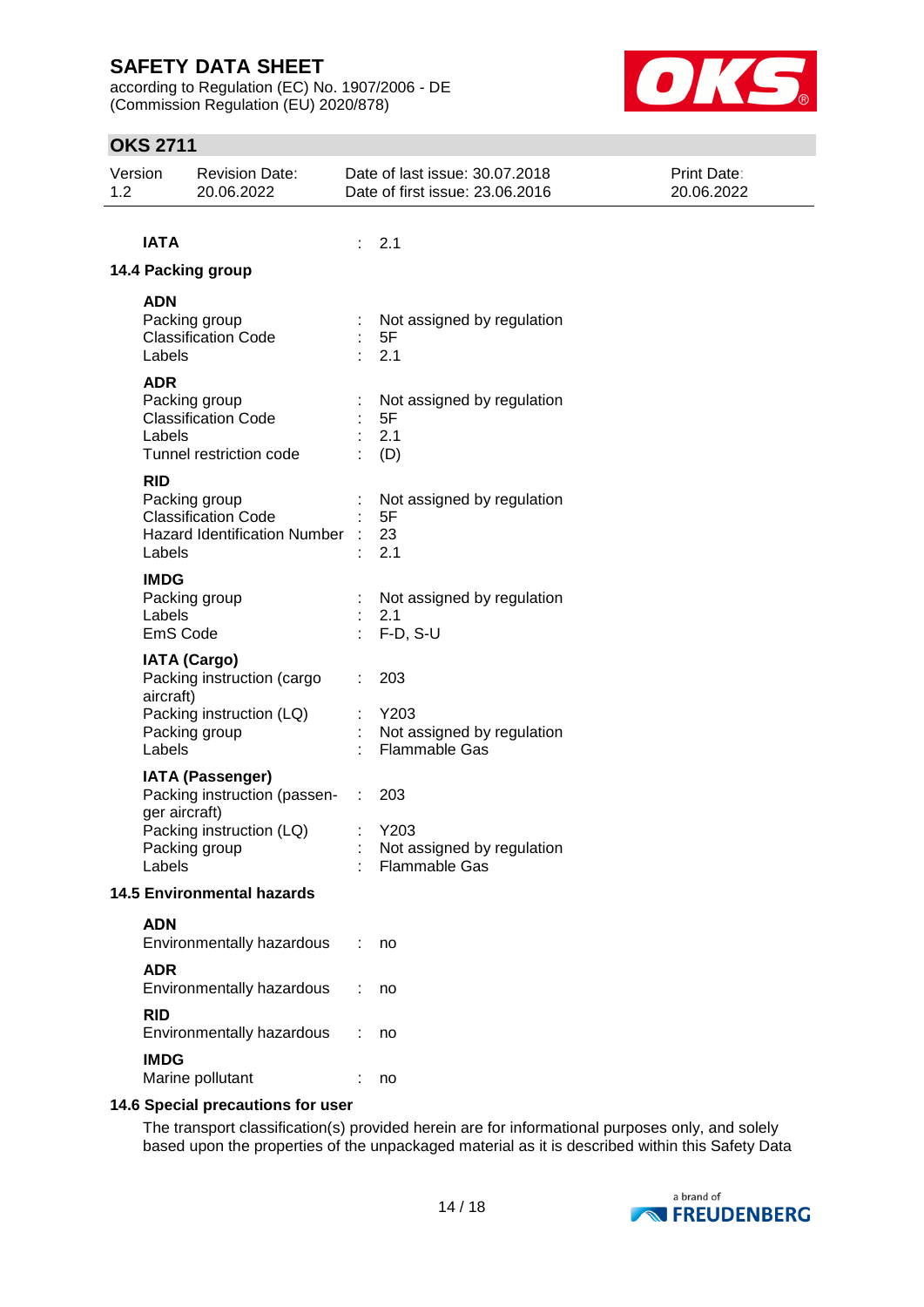according to Regulation (EC) No. 1907/2006 - DE (Commission Regulation (EU) 2020/878)



# **OKS 2711**

| Version | Revision Date: | Date of last issue: 30.07.2018  | <b>Print Date:</b> |
|---------|----------------|---------------------------------|--------------------|
| 1.2     | 20.06.2022     | Date of first issue: 23,06,2016 | 20.06.2022         |

Sheet. Transportation classifications may vary by mode of transportation, package sizes, and variations in regional or country regulations.

# **14.7 Maritime transport in bulk according to IMO instruments**

Remarks : Not applicable for product as supplied.

### **SECTION 15: Regulatory information**

| ture | 15.1 Safety, health and environmental regulations/legislation specific for the substance or mix-                                                                   |                            |                                                                                                                                |
|------|--------------------------------------------------------------------------------------------------------------------------------------------------------------------|----------------------------|--------------------------------------------------------------------------------------------------------------------------------|
|      | REACH - Restrictions on the manufacture, placing on<br>the market and use of certain dangerous substances,<br>mixtures and articles (Annex XVII)                   | ÷                          | Not applicable                                                                                                                 |
|      | REACH - Candidate List of Substances of Very High<br>Concern for Authorisation (Article 59).<br>(EU SVHC)                                                          | ÷                          | This product does not contain sub-<br>stances of very high concern (Regu-<br>lation (EC) No 1907/2006 (REACH),<br>Article 57). |
|      | REACH - List of substances subject to authorisation<br>(Annex XIV)<br>(EU. REACH-Annex XIV)                                                                        |                            | Not applicable                                                                                                                 |
|      | Regulation (EC) No 1005/2009 on substances that de-<br>plete the ozone layer<br>(EC 1005/2009)                                                                     | ÷                          | Not applicable                                                                                                                 |
|      | Regulation (EU) 2019/1021 on persistent organic pollu-<br>tants (recast)<br>(EU POP)                                                                               | $\mathcal{L}^{\text{max}}$ | Not applicable                                                                                                                 |
|      | Regulation (EC) No 649/2012 of the European Parlia-<br>ment and the Council concerning the export and import<br>of dangerous chemicals<br>(EU PIC)                 | ÷                          | Not applicable                                                                                                                 |
|      |                                                                                                                                                                    | : P2                       |                                                                                                                                |
|      | Seveso III: Directive 2012/18/EU of the European<br>Parliament and of the Council on the control of<br>major-accident hazards involving dangerous sub-<br>stances. | РЗа                        | <b>FLAMMABLE AEROSOLS</b>                                                                                                      |
|      |                                                                                                                                                                    | 18                         | Liquefied extremely flammable<br>gases (including LPG) and natu-<br>ral gas                                                    |
|      | WGK 1 slightly hazardous to water<br>Water hazard class (Germa-<br>÷<br>ny)                                                                                        |                            | Classification according to AwSV, Annex 1 (5.2)                                                                                |
|      | Total dust:<br>TA Luft List (Germany)<br>÷                                                                                                                         |                            |                                                                                                                                |

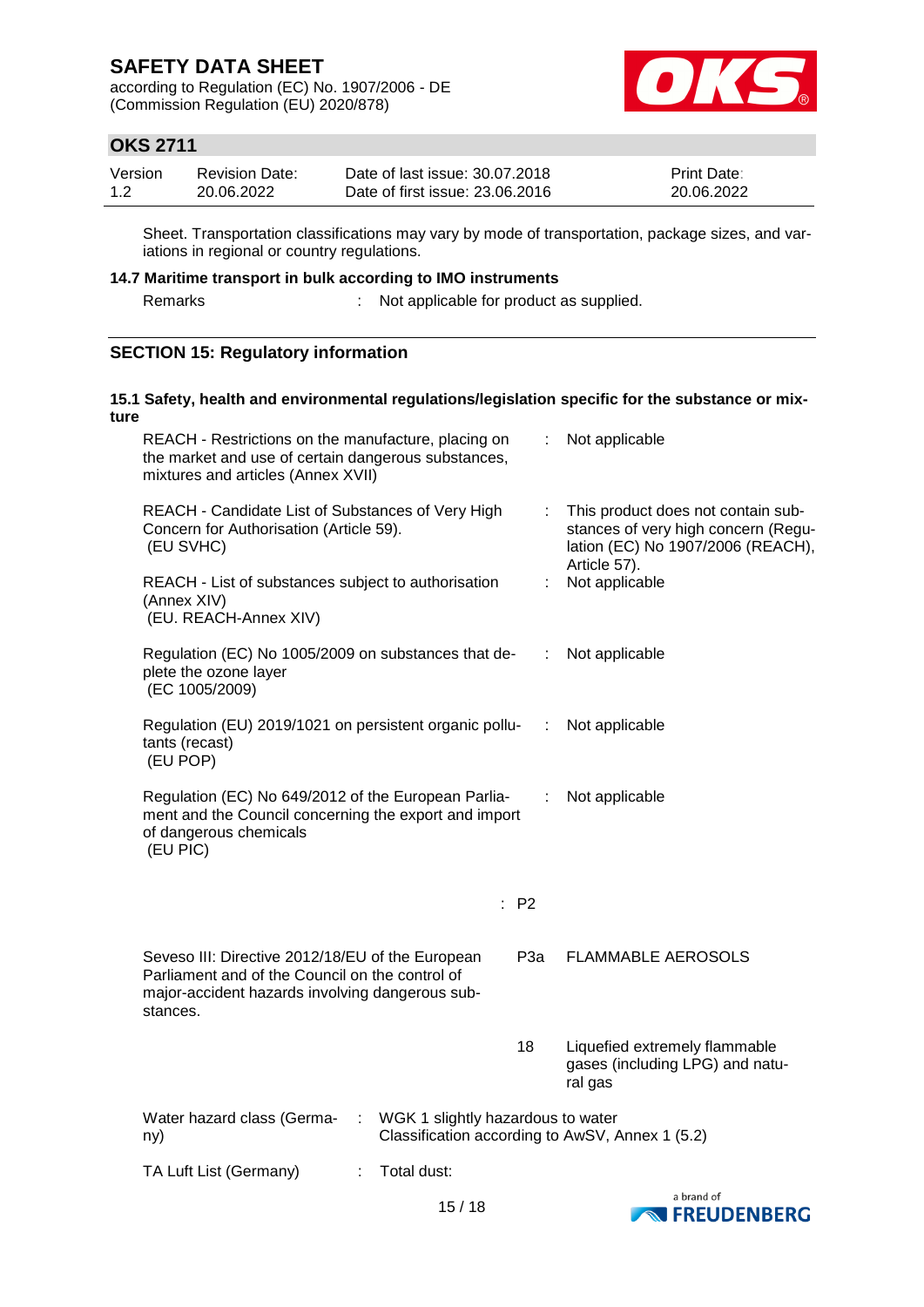according to Regulation (EC) No. 1907/2006 - DE (Commission Regulation (EU) 2020/878)



# **OKS 2711**

| Version<br>$1.2^{\circ}$ | <b>Revision Date:</b><br>20.06.2022 | Date of last issue: 30.07.2018<br>Date of first issue: 23,06,2016                                                                                                                         | Print Date:<br>20.06.2022 |
|--------------------------|-------------------------------------|-------------------------------------------------------------------------------------------------------------------------------------------------------------------------------------------|---------------------------|
|                          |                                     | Not applicable<br>Inorganic substances in powdered form:<br>Not applicable<br>Inorganic substances in vapour or gaseous form:<br>Not applicable<br>Organic Substances:<br>others: 99,95 % |                           |
|                          |                                     | Carcinogenic substances:<br>portion Class 3: 0,05 %                                                                                                                                       |                           |
|                          |                                     | Mutagenic:<br>others: 0,05 %                                                                                                                                                              |                           |
|                          |                                     | Toxic to reproduction:<br>Not applicable                                                                                                                                                  |                           |
|                          | Volatile organic compounds          | Directive 2010/75/EU of 24 November 2010 on industrial<br>emissions (integrated pollution prevention and control)<br>Volatile organic compounds (VOC) content: 99,95 %                    |                           |

#### **Other regulations:**

Take note of Directive 94/33/EC on the protection of young people at work or stricter national regulations, where applicable.

#### **15.2 Chemical safety assessment**

This information is not available.

### **SECTION 16: Other information**

| <b>Full text of H-Statements</b>        |                                                                                                                                                                                                                                                                                                                                                                                                                                                          |
|-----------------------------------------|----------------------------------------------------------------------------------------------------------------------------------------------------------------------------------------------------------------------------------------------------------------------------------------------------------------------------------------------------------------------------------------------------------------------------------------------------------|
| H <sub>220</sub><br>H <sub>280</sub>    | Extremely flammable gas.<br>Contains gas under pressure; may explode if heated.                                                                                                                                                                                                                                                                                                                                                                          |
| <b>Full text of other abbreviations</b> |                                                                                                                                                                                                                                                                                                                                                                                                                                                          |
| Note C                                  | Some organic substances may be marketed either in a specif-<br>ic isomeric form or as a mixture of several isomers. In this<br>case the supplier must state on the label whether the sub-<br>stance is a specific isomer or a mixture of isomers.                                                                                                                                                                                                        |
| Note $U$ (table 3.1)                    | When put on the market gases have to be classified as "Gas-<br>es under pressure", in one of the groups compressed gas,<br>liquefied gas, refrigerated liquefied gas or dissolved gas. The<br>group depends on the physical state in which the gas is pack-<br>aged and therefore has to be assigned case by case. The<br>following codes are assigned: Press. Gas (Comp.) Press. Gas<br>(Liq.) Press. Gas (Ref. Liq.) Press. Gas (Diss.) Aerosols shall |

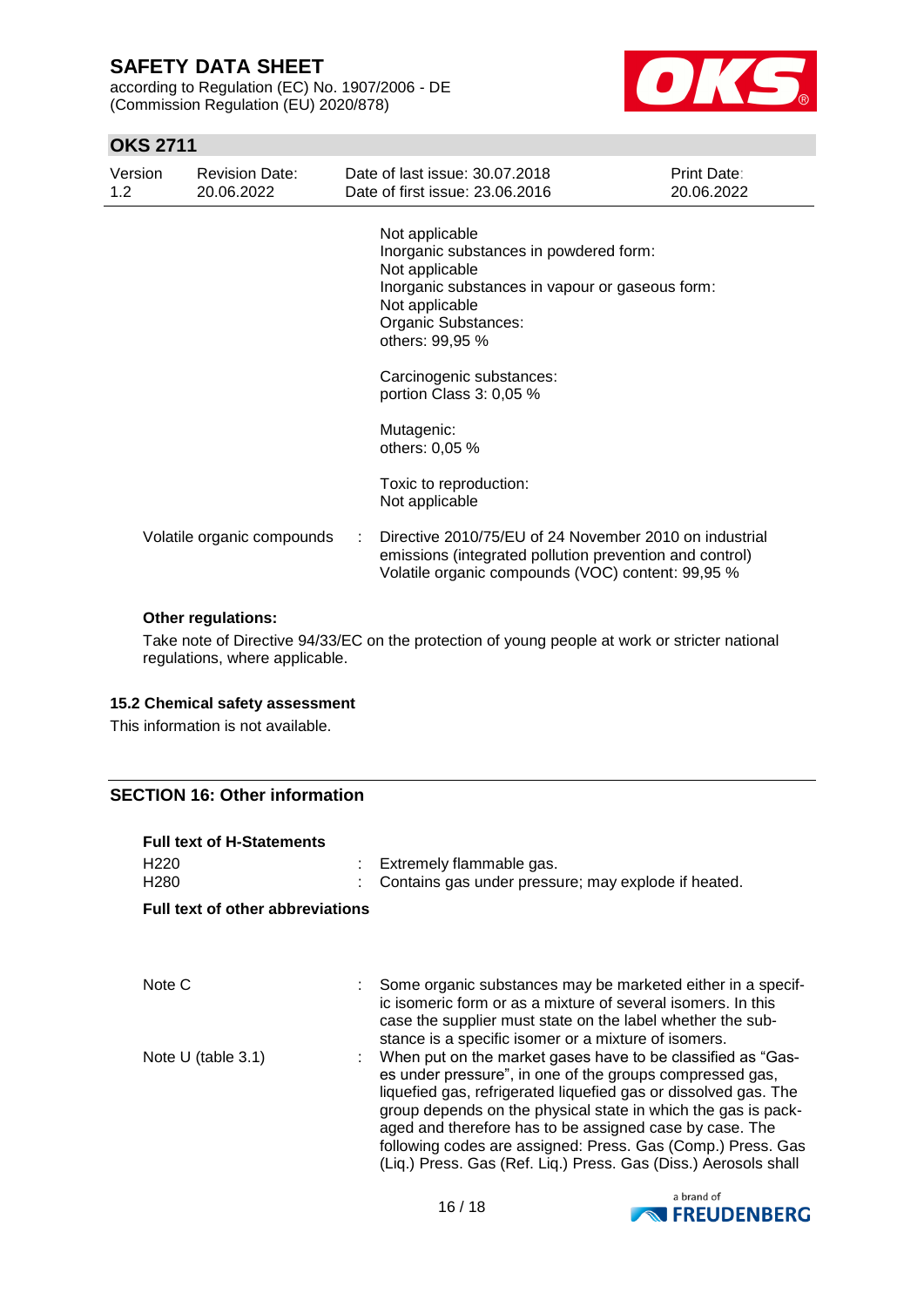according to Regulation (EC) No. 1907/2006 - DE (Commission Regulation (EU) 2020/878)



### **OKS 2711**

| Version | <b>Revision Date:</b> | Date of last issue: 30.07.2018  | <b>Print Date:</b> |
|---------|-----------------------|---------------------------------|--------------------|
| 1.2     | 20.06.2022            | Date of first issue: 23,06,2016 | 20.06.2022         |

|                   | not be classified as gases under pressure (See Annex I, Part |
|-------------------|--------------------------------------------------------------|
|                   | 2, Section 2.3.2.1, Note 2).                                 |
| DE TRGS 900       | Germany. TRGS 900 - Occupational exposure limit values.      |
| DE TRGS 900 / AGW | : Time Weighted Average                                      |

ADN - European Agreement concerning the International Carriage of Dangerous Goods by Inland Waterways; ADR - Agreement concerning the International Carriage of Dangerous Goods by Road; AIIC - Australian Inventory of Industrial Chemicals; ASTM - American Society for the Testing of Materials; bw - Body weight; CLP - Classification Labelling Packaging Regulation; Regulation (EC) No 1272/2008; CMR - Carcinogen, Mutagen or Reproductive Toxicant; DIN - Standard of the German Institute for Standardisation; DSL - Domestic Substances List (Canada); ECHA - European Chemicals Agency; EC-Number - European Community number; ECx - Concentration associated with x% response; ELx - Loading rate associated with x% response; EmS - Emergency Schedule; ENCS - Existing and New Chemical Substances (Japan); ErCx - Concentration associated with x% growth rate response; GHS - Globally Harmonized System; GLP - Good Laboratory Practice; IARC - International Agency for Research on Cancer; IATA - International Air Transport Association; IBC - International Code for the Construction and Equipment of Ships carrying Dangerous Chemicals in Bulk; IC50 - Half maximal inhibitory concentration; ICAO - International Civil Aviation Organization; IECSC - Inventory of Existing Chemical Substances in China; IMDG - International Maritime Dangerous Goods; IMO - International Maritime Organization; ISHL - Industrial Safety and Health Law (Japan); ISO - International Organisation for Standardization; KECI - Korea Existing Chemicals Inventory; LC50 - Lethal Concentration to 50 % of a test population; LD50 - Lethal Dose to 50% of a test population (Median Lethal Dose); MARPOL - International Convention for the Prevention of Pollution from Ships; n.o.s. - Not Otherwise Specified; NO(A)EC - No Observed (Adverse) Effect Concentration; NO(A)EL - No Observed (Adverse) Effect Level; NOELR - No Observable Effect Loading Rate; NZIoC - New Zealand Inventory of Chemicals; OECD - Organization for Economic Co-operation and Development; OPPTS - Office of Chemical Safety and Pollution Prevention; PBT - Persistent, Bioaccumulative and Toxic substance; PICCS - Philippines Inventory of Chemicals and Chemical Substances; (Q)SAR - (Quantitative) Structure Activity Relationship; REACH - Regulation (EC) No 1907/2006 of the European Parliament and of the Council concerning the Registration, Evaluation, Authorisation and Restriction of Chemicals; RID - Regulations concerning the International Carriage of Dangerous Goods by Rail; SADT - Self-Accelerating Decomposition Temperature; SDS - Safety Data Sheet; SVHC - Substance of Very High Concern; TCSI - Taiwan Chemical Substance Inventory; TECI - Thailand Existing Chemicals Inventory; TRGS - Technical Rule for Hazardous Substances; TSCA - Toxic Substances Control Act (United States); UN - United Nations; vPvB - Very Persistent and Very Bioaccumulative

# **Further information**

### **Classification of the mixture: Classification procedure:**

Aerosol 1 **H222, H229** Based on product data or assessment

This safety data sheet applies only to products as originally packed and labelled. The information contained therein may not be reproduced or modified without our express written permission. Any forwarding of this document is only permitted to the extent required by law. Any further, in particular public, dissemination of the safety data sheet (e.g. as a document for download from the Internet) is not permitted without our express written consent. We provide our customers with amended safety data sheets as prescribed by law. The customer is responsible for passing on safety data sheets and any amendments contained therein to its own customers, employees and other users of the product. We provide no guarantee that safety data sheets received by users from third parties are up-to-date. All information and instructions in this safety data sheet have been compiled to the best of our knowledge and are based on the information available to us on